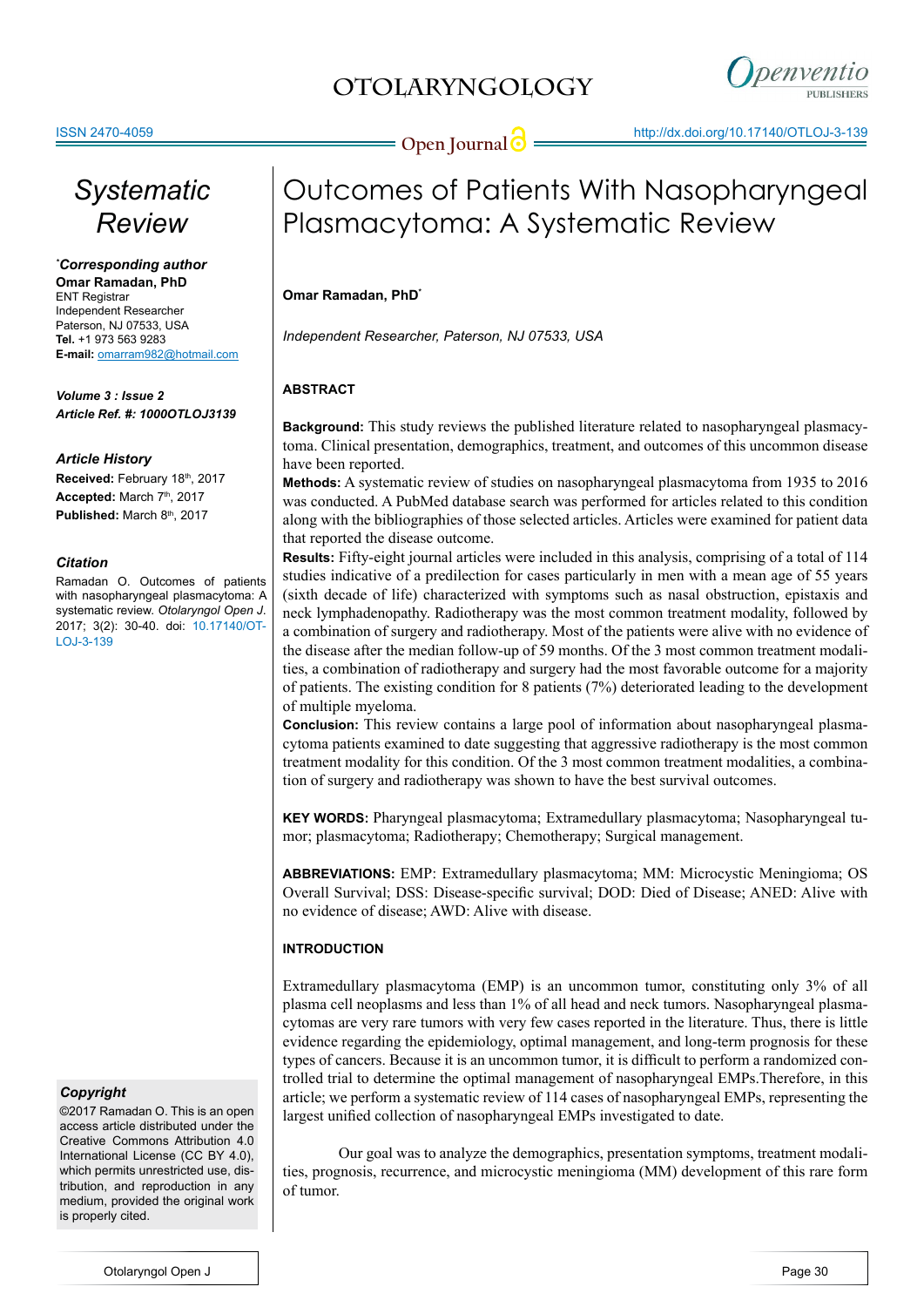

#### **MATERIALS AND METHODS**

#### **Search Strategy**

A systematic review was conducted for all cases of nasopharyngeal plasmacytoma reported from 1935 to 2016 using the PubMed database. The search criteria were set as "nasopharyngeal plasmacytoma," "head and neck plasmacytoma," "upper airways plasmacytoma," and "sinonasalplasmacytoma". Four hundred eighty-one articles were initially analyzed. Articles were then filtered to exclude studies conducted in non-human subjects and non-English articles.

Abstracts were first reviewed to search for articles that discussed cases of plasmacytoma occurring in the nasopharynx and full-text articles were subsequently selected and reviewed for data extraction. References of the included studies were examined for additional cases (Figure 1).

### **Selection Criteria and Data Extraction**

All studies conducted on human subjects and published in English language that reported individual data for nasopharyngeal plasmocytoma were included if they reported diagnosis, treatment, follow-up, and outcome. Non-human, radiologic, cadaveric, anatomical, and histological studies were excluded, on account of being sources with insufficient or unextractable data. Articles with unobtainable full text were also excluded from the study. Outcome measures extracted included: demographic data, presenting symptoms, primary treatment modality, recurrence, MM development and metastasis.

Two-year overall survival (OS), disease-specific survival (DSS), locoregional recurrence and MM development rates were calculated using the Kaplan-Meier method. Differences in the survival rates were assessed by the log-rank test. All the recorded  $p$ -values were two-sided, and a  $p$ -value <0.05 was adopted as the threshold for statistical significance.

### **RESULTS**

The final PubMed searches using the selected keywords yielded 58 studies from a total of 114 patients which were left for statistical analysis. All 58 studies included individual patient data that was extractable and fit the minimum criteria for inclusion (Table 1).

#### **Demographics**

Patient demographics for 113 patients included in this review are summarized in Table 2.

The mean age of patients was 55 years, ranging from 3 to 85 years. Males constituted nearly 69.4% of the cases, whereas females constituted nearly 30.6% of the cases. The mean follow-up for patients was 59 months. Information about histological grade was reported in only 19 articles. The most common presenting symptom was nasal obstruction (29.8% of cases). Further demographic information is summarized in Table 2.

### **Treatment Modalities and Outcome**

A majority of patients nearly 56% were treated with radiotherapy alone (n=63) and nearly 21% were treated in combination with surgery, or in combination with surgery and chemotherapy  $(n=3)$ , or in combination with chemotherapy  $(n=4)$ . The remaining patients received surgery alone (n=13) or chemotherapy alone (n=1). Further information regarding treatment modality

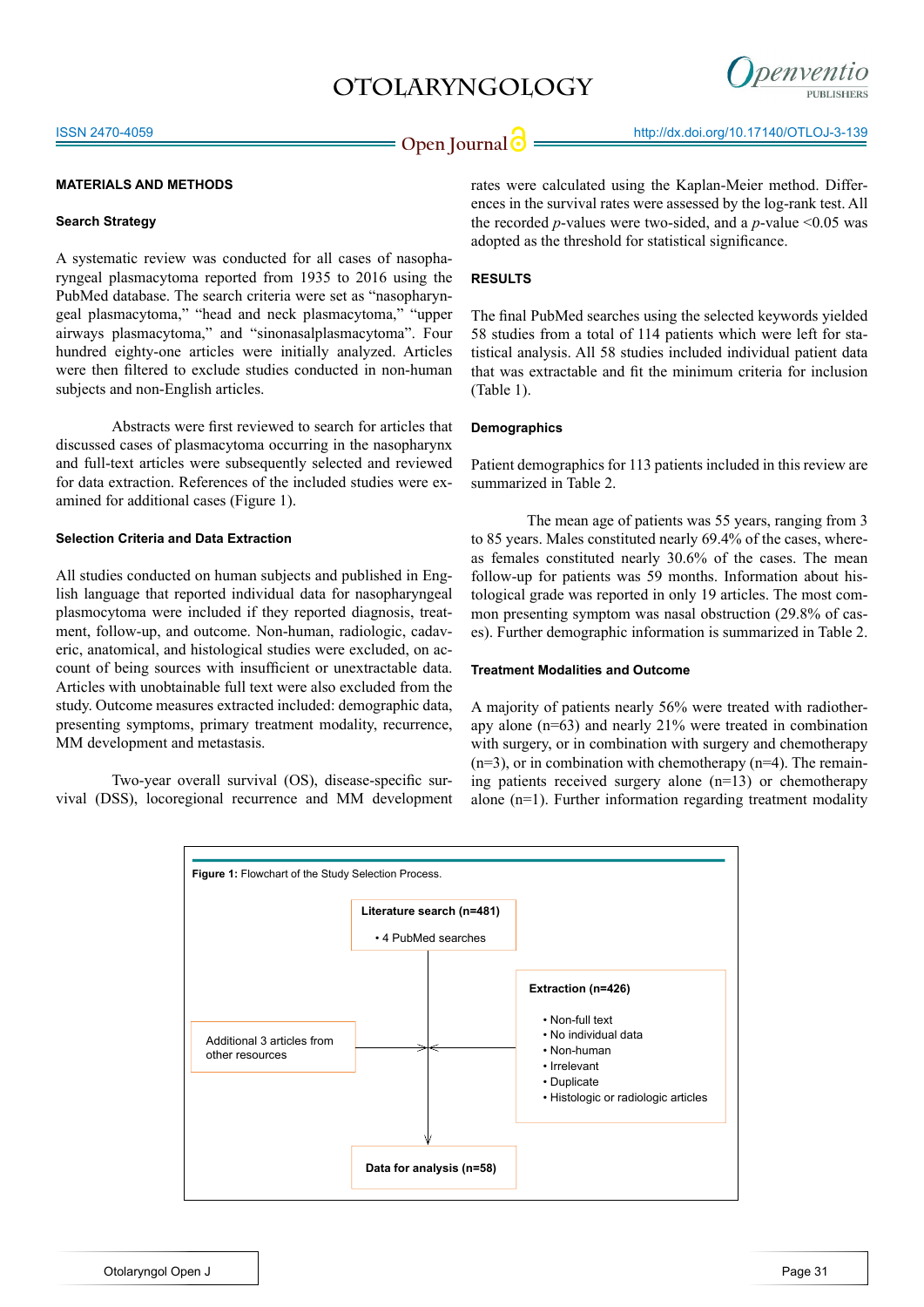

**Open Journal @** http://dx.doi.org/10.17140/OTLOJ-3-139

| Table 1: Patients Data.      |         |               |                                                         |      |                          |           |                                      |                                                 |                                           |
|------------------------------|---------|---------------|---------------------------------------------------------|------|--------------------------|-----------|--------------------------------------|-------------------------------------------------|-------------------------------------------|
| Article                      | Age/Sex | S/M           | Symptom                                                 | Path | LN                       | R/x       | <b>LRC</b>                           | DM                                              | <b>Outcomes</b>                           |
| Fu et al <sup>1</sup>        | 68/M    | S             | Nasal obstruction                                       | N/A  | $\overline{\phantom{a}}$ | S         | $\frac{1}{2}$                        | $\overline{\phantom{a}}$                        | NED 3 M                                   |
|                              | 35/M    | $\mathbf S$   | Nasal obstruction                                       | N/A  | $\blacksquare$           | S         | $\blacksquare$                       | $\blacksquare$                                  | NED 1 M                                   |
| Poole et al <sup>2</sup>     | 51/M    | М             | Nasal obstruction<br>foreign body<br>sensation          | N/A  | $\overline{\phantom{a}}$ | $S+RT$    |                                      |                                                 | Dead 4 Y                                  |
|                              | 41/M    | M             | Epistaxis                                               | N/A  | $\overline{\phantom{a}}$ | S+RT      | $\overline{\phantom{a}}$             | $\overline{\phantom{a}}$                        | Dead 5Y                                   |
|                              | 78/M    | S             | Nasal obstruction<br>epistaxis                          | N/A  | $\overline{\phantom{a}}$ | S+RT      |                                      |                                                 | NED 7 Y                                   |
|                              | 59/F    | S             | Nasal obstruction<br>epistaxis                          | N/A  | $\overline{a}$           | <b>RT</b> |                                      |                                                 | NED 8 Y                                   |
| Lindberg et al <sup>3</sup>  | 65/M    | S             | Nasal obstruction<br>epistaxis                          | N/A  |                          | <b>RT</b> | ÷,                                   | ÷                                               | <b>NED 10 Y</b>                           |
| Bush et al <sup>4</sup>      | 41/M    | S             | N/A                                                     | N/A  |                          | RT        | $\pmb{+}$<br>local                   | Another<br>solitary<br>mylonatibia<br>18 months | <b>AWD</b><br>On chemotherapy<br>7.5 year |
|                              | 56/M    | S             | N/A                                                     | N/A  | $\overline{a}$           | RT.       | $\overline{a}$                       | $\overline{\phantom{a}}$                        | MM <sub>2</sub> Y<br>Dead 9 Y             |
| Kapedia et al <sup>5</sup>   | 45/M    | S             | N/A                                                     | N/A  | $\overline{\phantom{a}}$ | <b>RT</b> | $\blacksquare$                       | $\overline{\phantom{a}}$                        | N/A                                       |
|                              | 78/M    | S             | N/A                                                     | N/A  | $\overline{\phantom{a}}$ | RT        | $\qquad \qquad \blacksquare$         | $\overline{\phantom{a}}$                        | N/A                                       |
|                              | 52/M    | S             | N/A                                                     | N/A  | $\overline{\phantom{a}}$ | RT+ CH    | $\overline{a}$                       | Other<br>back of tibia                          | <b>MM 2 M</b><br>Dead MM 14 M             |
| Du et al $6$                 | 63/M    | S             | Nasal obstruction<br>epistaxis<br>6 cranial nerve palsy | N/A  | $\overline{a}$           | <b>RT</b> |                                      |                                                 | <b>NED 18 M</b>                           |
| Stout et al <sup>7</sup>     | 61/F    | s             | Nasal obstruction                                       | N/A  |                          | RT        |                                      | + femur                                         | Dead from<br>metastasis<br>3.5Y           |
|                              | 38/M    | s             | Post nasal discharge                                    | N/A  |                          | $S+RT$    | $\blacksquare$                       | $\frac{1}{2}$                                   | NED 2Y                                    |
| Figi et al <sup>8</sup>      | 48/M    | $\mathbf s$   | N/A                                                     | N/A  | $\overline{\phantom{a}}$ | S+RT      | $\overline{\phantom{a}}$             | $\overline{\phantom{a}}$                        | NED 3Y                                    |
|                              | 47/F    | $\mathbf s$   | N/A<br>Invasive                                         | N/V  | $\overline{\phantom{a}}$ | S+RT      | $\overline{a}$                       | $\overline{a}$                                  | <b>AWD 20</b>                             |
| Scuderi et al <sup>9</sup>   | 39/M    | s             | N/A                                                     | N/A  | $\overline{\phantom{a}}$ | S+RT      | $\overline{a}$                       | $\overline{a}$                                  | NED 6 M                                   |
| Mattick et al <sup>10</sup>  | 61/M    | М             | N/A                                                     | N/A  | $\overline{\phantom{a}}$ | S         | $\qquad \qquad \blacksquare$         | $\qquad \qquad \blacksquare$                    | NED 3 M                                   |
| Ewing et al <sup>11</sup>    | 61/M    | S             | N/A                                                     | N/V  | $\overline{\phantom{a}}$ | RT        | $\overline{\phantom{a}}$             | $\blacksquare$                                  | N/A                                       |
|                              | 48/F    | S             | Hearing loss                                            | N/A  |                          | RT        |                                      |                                                 | Dead of<br>stomach<br>cancer 3 Y          |
| Webb et al <sup>12</sup>     | 48/M    | S             | Accidentally                                            | N/A  | ÷,                       | S         | $\overline{\phantom{a}}$             | $\overline{\phantom{a}}$                        | <b>NED 22 Y</b>                           |
|                              | 83/F    | $\mathbf S$   | Epistaxis                                               | N/A  |                          | RT        |                                      | Another<br>Solitary<br>Ankle                    | Dead 1 Y<br>metastasis                    |
|                              | 49/M    | $\mathbf S$   | Nasal obstruction                                       | N/A  |                          | <b>RT</b> | Lymph node<br>7 year<br>removed s+RT |                                                 | NED 7 Y                                   |
|                              | 76/M    | $\mathbf S$   | Nasal obstruction                                       | N/A  | $\ddot{}$                | <b>RT</b> | ÷,                                   | L,                                              | Dead 6 M                                  |
| Waltner et al <sup>13</sup>  | 39/M    | ${\mathbb S}$ | Nasal obstruction                                       | N/A  | $\overline{\phantom{a}}$ | RT        |                                      | $\overline{\phantom{a}}$                        | NED 2 Y                                   |
|                              | 61/F    | $\mathbf S$   | N/V                                                     | N/A  | $\overline{\phantom{a}}$ | <b>RT</b> |                                      | $+$                                             | Dead 6 Y metas-<br>tasis                  |
| Anderson et al <sup>14</sup> | 39/M    | S             | Nasal obstruction                                       | N/A  | $\bf{+}$                 | <b>RT</b> | Local 1 year                         | $+1Y$                                           | Dead 1 YEAR<br>metastasis                 |
|                              | 72/M    | S             | Nasal obstruction                                       | N/A  | $\overline{\phantom{a}}$ | S+RT      |                                      | $\overline{a}$                                  | NED 5 Y                                   |
|                              | 77/F    | S             | Nasal obstruction                                       | N/A  | $\bf{+}$                 | <b>RT</b> |                                      | $\overline{a}$                                  | Dead 7 M                                  |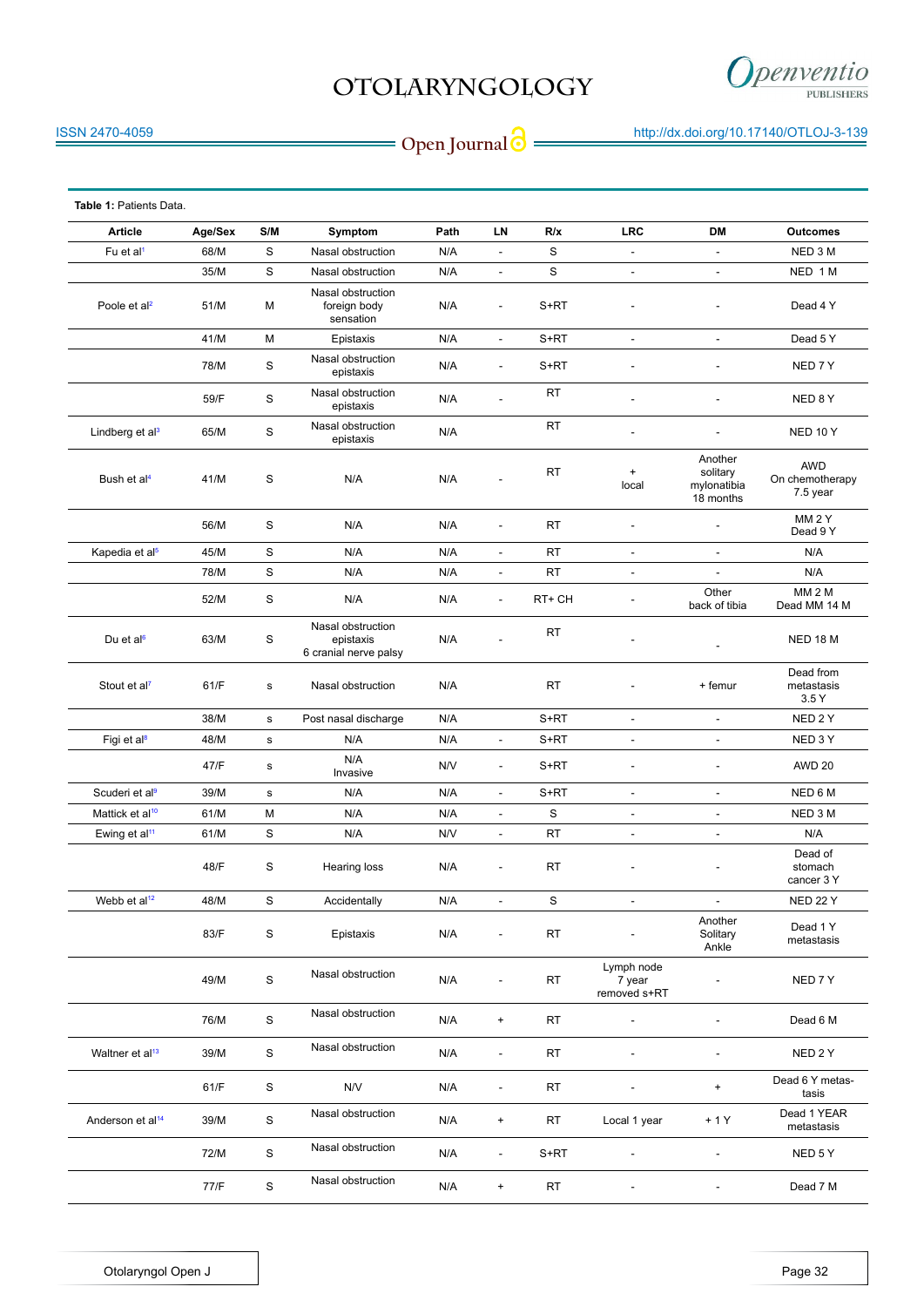

| <b>ISSN 2470-4059</b>          |      |    |                                           | Open Journal <sup>O</sup> |                          |           |                                                        |                          | http://dx.doi.org/10.17140/OTLOJ-3-139 |
|--------------------------------|------|----|-------------------------------------------|---------------------------|--------------------------|-----------|--------------------------------------------------------|--------------------------|----------------------------------------|
|                                |      |    |                                           |                           |                          |           |                                                        |                          |                                        |
|                                | 57/M | S  | Foreign body<br>sensation                 | N/A                       | $\overline{\phantom{a}}$ | <b>RT</b> | $\overline{a}$                                         | $\overline{\phantom{a}}$ | NED <sub>2Y</sub>                      |
| Fuerste et al <sup>15</sup>    | M/56 | M  | N/A                                       | N/A                       | $\overline{\phantom{a}}$ | none      | L,                                                     | $\pmb{+}$                | Dead 2 Y metas-<br>tasis               |
| Dolin et al <sup>16</sup>      | M/66 | S  | N/A                                       | N/A                       | $\overline{\phantom{a}}$ | $S+RT$    | Local<br>recurrent<br>2 year                           |                          | AWD 2 Y                                |
|                                | M/65 | S  | N/A                                       | N/A                       | $\overline{\phantom{a}}$ | $S+RT$    | Local<br>recurrent<br>1 year                           |                          | AWD 1Y                                 |
| Mann et al <sup>17</sup>       | M/3  | S  | N/A                                       | N/A                       | $\overline{\phantom{a}}$ | S         | $\overline{\phantom{a}}$                               | $\overline{\phantom{a}}$ | NED 4Y                                 |
|                                | M/3  | S  | N/A                                       | N/A                       | $\overline{\phantom{a}}$ | S         | ۰                                                      | $\overline{\phantom{a}}$ | NED 1Y                                 |
| Tan et al <sup>18</sup>        | F/12 | S  | N/A                                       | N/A                       | $\overline{\phantom{a}}$ | S+RT      | $\overline{\phantom{a}}$                               | $\overline{\phantom{a}}$ | NED 1Y                                 |
| Rutherford et al <sup>19</sup> | F/13 | S  | N/A                                       | N/A                       | $\blacksquare$           | none      | ÷                                                      | $\overline{\phantom{a}}$ | N/A                                    |
| Strojan et al <sup>20</sup>    | M/43 | MM | N/A                                       | N/A                       |                          | <b>RT</b> |                                                        |                          | <b>NED 19.5 Y</b>                      |
|                                | M/38 | S  | N/A                                       | Κ                         |                          | S+RT      | $\overline{\phantom{a}}$                               | $\overline{\phantom{a}}$ | <b>NED 14.4 Y</b>                      |
|                                | M/56 | S  | N/A                                       | Г                         | $\blacksquare$           | S+RT      | ÷,                                                     | ÷,                       | <b>NED 4.2 Y</b>                       |
|                                | M/43 | M  | N/A                                       | Κ                         | $\overline{\phantom{a}}$ | $S+RT$    | $\overline{\phantom{a}}$                               | $\overline{\phantom{a}}$ | <b>NED 3.7 Y</b>                       |
|                                | M/85 | S  | N/A                                       | Г                         | ÷                        | <b>RT</b> |                                                        |                          | NED 2 M                                |
| Kayrouz et al <sup>21</sup>    | M/71 | S  | N/A                                       | N/V                       | $\overline{\phantom{a}}$ | <b>RT</b> | Recurrent<br>2 years<br>treated with<br>radiotherapy   |                          | <b>NED 10 Y</b>                        |
| Corwin et al <sup>22</sup>     | 54/M | S  | N/A                                       | N/A                       | $\overline{\phantom{a}}$ | <b>RT</b> |                                                        |                          | <b>NED 320 M</b>                       |
|                                | 57/M | S  | N/A                                       | N/A                       | $\overline{\phantom{a}}$ | RT        |                                                        |                          | <b>NED 116 M</b>                       |
| Wiltshaw et al <sup>23</sup>   | F/21 | S  | N/A                                       | N/A                       | $\overline{\phantom{a}}$ | RT+Ch     | $\overline{\phantom{a}}$                               | $\overline{\phantom{a}}$ | NED 8Y                                 |
| Ching et al <sup>24</sup>      | F/66 | S  | Headache                                  | N/A                       | $\sim$                   | <b>RT</b> | ÷                                                      | $\overline{\phantom{a}}$ | NED I Y                                |
|                                | F/43 | S  | Epistaxis                                 | N/A                       | $\overline{\phantom{a}}$ | <b>RT</b> | Recurrent<br>local<br>1 year                           |                          | AWD 1Y                                 |
| Zou et al <sup>25</sup>        | M/45 | S  | N/A                                       | N/A                       | $\blacksquare$           | S         | $\qquad \qquad \blacksquare$                           | $\overline{\phantom{a}}$ | N/A                                    |
|                                | F/66 | S  | N/A                                       | N/A                       | ÷                        | S+RT      | $\qquad \qquad \blacksquare$                           | $\overline{\phantom{a}}$ | <b>NED 65 M</b>                        |
| Khademi et al <sup>26</sup>    | F/60 | S  | Nasal obstruction                         | N/A                       | $\overline{\phantom{a}}$ | S         | ٠.                                                     |                          | NED 32 M                               |
| Susnerwala et al <sup>27</sup> | M/72 | S  | N/A                                       | k                         | $\overline{\phantom{a}}$ | RT        | $\overline{\phantom{a}}$                               | $\overline{\phantom{a}}$ | Dead 48 M from MI                      |
|                                | M/48 | S  | N/A                                       | k<br>Amyloidosis          |                          | RT        |                                                        |                          | MM 120 M<br>Dead 180 M                 |
|                                | M/73 | S  | N/A                                       | k                         | $\overline{\phantom{a}}$ | <b>RT</b> | $\overline{\phantom{a}}$                               | $\overline{\phantom{a}}$ | <b>NED 40 M</b>                        |
|                                | M/74 | S  | N/A                                       | Г                         | $\blacksquare$           | <b>RT</b> | $\overline{\phantom{a}}$                               | $\overline{\phantom{a}}$ | <b>NED 44 M</b>                        |
| Wein et al <sup>28</sup>       | M/48 | S  | Nasal obstruction<br>epistaxis<br>anosmia | k                         | $\overline{\phantom{a}}$ | RT        | Recurrent<br>6 months<br>retreated<br>stereotactically |                          | NED 1Y                                 |
| Manganaris et al <sup>29</sup> | F/41 | S  | Epistaxis                                 | N/A                       | $\blacksquare$           | $\rm s$   | $\blacksquare$                                         | $\overline{\phantom{a}}$ | NED 2Y                                 |
| Chang et al <sup>30</sup>      | M/15 | S  | Epistaxis<br>nasal obstruction            | N/A                       | $\ddot{}$                | $S+RT$    | $\qquad \qquad \blacksquare$                           |                          | NED 3 M                                |
| Abdullah et al <sup>31</sup>   | 64/F | S  | Epistaxis<br>nasal obstruction            | N/A                       | $\overline{\phantom{a}}$ | $S+RT$    |                                                        |                          | NED 6 M                                |
| Lin et $al^{32}$               | 42/M | S  | Nasal Obstruction                         | N/V                       | $\omega$                 | RT        | $\overline{\phantom{a}}$                               | $\overline{\phantom{a}}$ | N/A                                    |
| Azman et al <sup>33</sup>      | M56  | S  | Epistaxis<br>nasal obstruction            | L                         | $\overline{\phantom{a}}$ | RT        |                                                        |                          | NED <sub>7</sub> Y                     |
| Natt et al <sup>34</sup>       | M75  | S  | Epistaxis                                 | N/A                       | $\blacksquare$           | RT        | $\overline{\phantom{a}}$                               | $\overline{\phantom{a}}$ | NED 6 M                                |
| Sulzner et al <sup>35</sup>    | M/56 | S  | Epistaxis                                 | N/A                       | $\ddot{}$                | RT        |                                                        | $\overline{\phantom{a}}$ | Dead 6 Y of MI                         |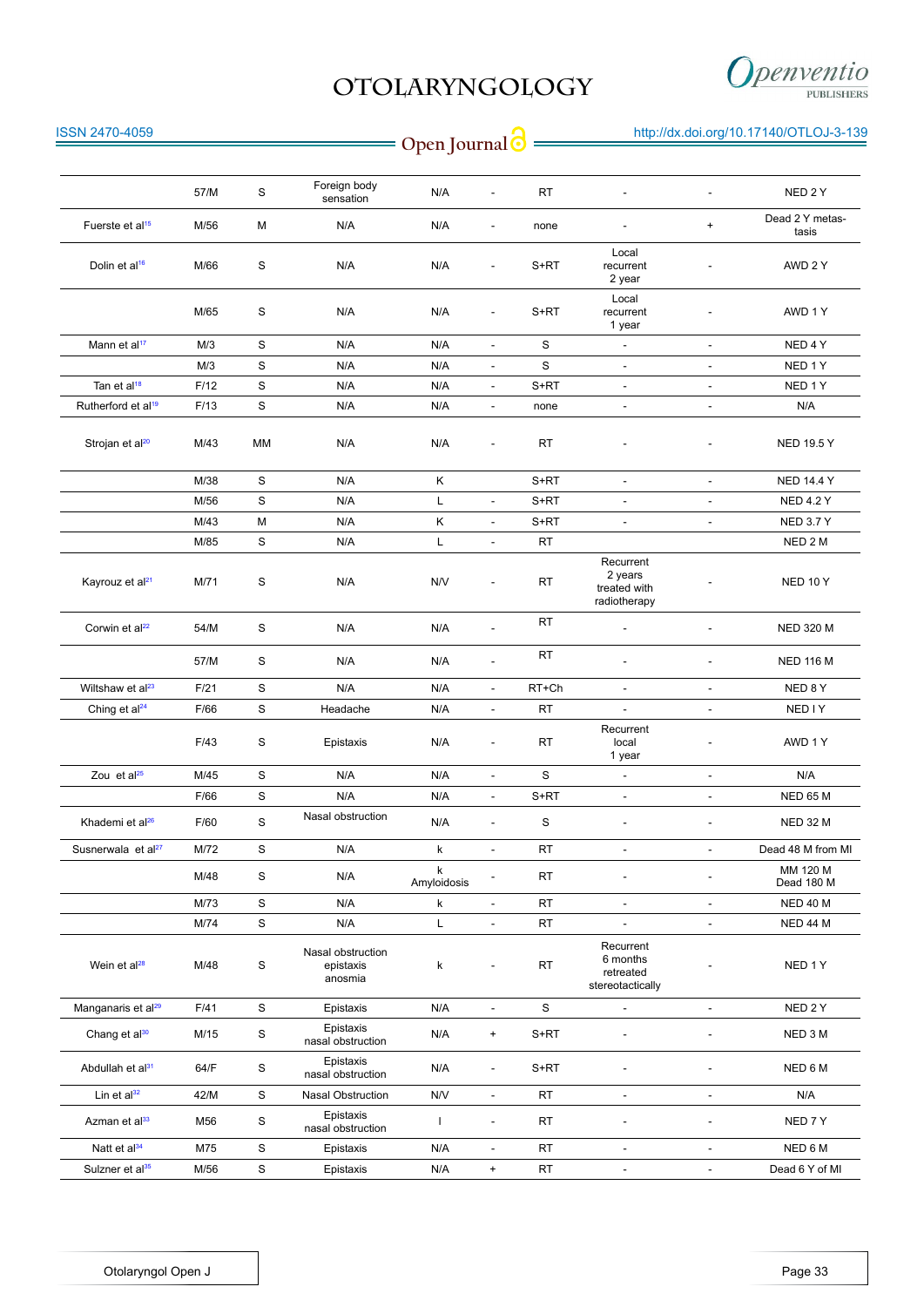

| <b>ISSN 2470-4059</b>            |      |               |                                            | Open Journal <sup>o</sup> |                                  |                 |                                                          |                          | http://dx.doi.org/10.17140/OTLOJ-3-139 |
|----------------------------------|------|---------------|--------------------------------------------|---------------------------|----------------------------------|-----------------|----------------------------------------------------------|--------------------------|----------------------------------------|
| Knowlin et al <sup>36</sup>      | M/79 | S             | N/A                                        | N/A                       | $\overline{a}$                   | RT.             |                                                          | $\overline{\phantom{a}}$ | Dead 100 M of                          |
| Sadek et al <sup>37</sup>        | M/48 | $\mathbf S$   | Epistaxis                                  | Κ                         | $\overline{\phantom{a}}$         | RT+ S+ Ch       | $\overline{\phantom{a}}$                                 | $\pmb{+}$                | COPD<br><b>NED 12 Y</b>                |
| Woodruff et al <sup>38</sup>     | M/20 | S             | nasal obstruction<br>N/A                   | N/A                       | $\overline{\phantom{a}}$         | RT+CH           | <b>RE</b>                                                |                          | DEAD 6 Y of                            |
|                                  | M/77 | S             | Invasive<br>N/A                            | N/A                       | ٠                                | <b>RT</b>       | 3 M                                                      | $\overline{a}$           | disease<br>DEAD 3 M<br>MI              |
|                                  | M/56 | S             | N/A<br>Invasive                            | N/A                       | $\ddot{}$                        | RT              |                                                          | $\overline{a}$           | <b>DEAD</b><br>16 Y                    |
| Chao et al <sup>39</sup>         | M/69 | S             | Е                                          | N/A                       | $\overline{\phantom{a}}$         | RT              | $\blacksquare$                                           | $\overline{\phantom{a}}$ | MM 9M<br>DEAD 11M                      |
|                                  | M/74 | S             | Nasal obstruction                          | N/A                       | $\overline{\phantom{a}}$         | <b>RT</b>       | $\overline{\phantom{a}}$                                 | $\overline{\phantom{a}}$ | <b>NED 68 M</b>                        |
| Nikolidakis et al <sup>40</sup>  | F/72 | S             | Hearing loss<br>nasal obstruction          | Κ                         | $\overline{\phantom{a}}$         | RT+S            |                                                          | $\overline{\phantom{a}}$ | NED 2 Y                                |
| Hotz et al <sup>41</sup>         | 63   | М             | N/A                                        | N/A                       | $\overline{\phantom{a}}$         | RT+S            | $\overline{\phantom{a}}$                                 | $\overline{\phantom{a}}$ | <b>NED 108 M</b>                       |
|                                  | 77   | М             | N/A                                        | N/A                       | $\overline{\phantom{a}}$         | RT+S            | $\overline{\phantom{a}}$                                 | $\overline{\phantom{a}}$ | AWD 18 M                               |
|                                  | 59   | S             | N/A                                        | N/A                       | $\overline{\phantom{a}}$         | RT+S            | $\overline{\phantom{a}}$                                 | $\overline{\phantom{a}}$ | <b>NED 157 M</b>                       |
|                                  | 44   | S             | N/A                                        | N/A                       | $\overline{a}$                   | S               | $\overline{\phantom{a}}$                                 | $\overline{\phantom{a}}$ | N/A                                    |
|                                  | 45   | M             | N/A                                        | N/A                       | $\blacksquare$                   | RT+S            | $\overline{\phantom{a}}$                                 | $\overline{\phantom{a}}$ | <b>AWD 108 M</b>                       |
|                                  | 63   | S             | N/A                                        | N/A                       | $\overline{\phantom{a}}$         | RT+S            | $\overline{\phantom{a}}$                                 | $\overline{\phantom{a}}$ | AWD MM 116 M                           |
| Kotner et al <sup>42</sup>       | 59   | S             | N/A                                        | N/A                       | $\overline{a}$                   | <b>RT</b>       | Recurrent<br>1 year<br>then RT                           |                          | NED 8Y                                 |
|                                  | 49   | S             | N/A                                        | N/A                       | $\overline{\phantom{a}}$         | <b>RT</b>       | Recurrent<br>then RT                                     |                          | NED 9 Y                                |
|                                  | 60   | S             | N/A                                        | N/A                       | $\overline{\phantom{a}}$         | <b>RT</b>       | $\overline{\phantom{a}}$                                 | $\blacksquare$           | NED 1 M                                |
|                                  | 64   | $\mathbf S$   | N/A<br>Invasive                            | N/A                       | $\overline{\phantom{a}}$         | <b>RT</b>       |                                                          | $\overline{\phantom{a}}$ | MM 6 M<br>Dead 6 M                     |
|                                  | 78   | S             | N/A                                        | N/A                       | $\overline{a}$                   | S               |                                                          | $\overline{a}$           | Dead 6 M<br>ΜI                         |
|                                  | 72   | S             | Nasal obstruction<br>invasive              | N/A                       | $\overline{a}$                   | none            |                                                          |                          | Dead 6 M                               |
| Miller et al <sup>43</sup>       | M/76 | S             | Nasal obstruction                          | k                         | $\overline{\phantom{a}}$         | <b>RT 56</b>    | $\overline{\phantom{a}}$                                 | $\overline{\phantom{a}}$ | <b>NED 26 M</b>                        |
|                                  | M/64 | S             | Nasal obstruction                          | $\mathbf{I}$              | $\overline{\phantom{a}}$         | RT 64           | $\overline{\phantom{a}}$                                 | $\overline{a}$           | <b>NED 36 M</b>                        |
|                                  | M/49 | S             | Nasal obstruction<br>headache              | N/V                       | $\overline{\phantom{a}}$         | <b>RT 48 GY</b> |                                                          |                          | <b>NED 131 M</b>                       |
|                                  | F/20 | S             | Nasal obstruction                          | N/A                       | $\overline{\phantom{a}}$         | RT 46 Gy        | $\blacksquare$                                           | ÷,                       | <b>NED 120 M</b>                       |
|                                  | M/47 | ${\mathbb S}$ | <b>Hearing Loss</b>                        | Κ                         | $\overline{\phantom{a}}$         | RT 60 Gy        | Local<br>recurrence<br>1 year<br>Treated with<br>surgery |                          | <b>NED 28 M</b>                        |
|                                  | M/63 | S             | Nasal obstruction                          | Κ                         | $\overline{\phantom{a}}$         | <b>RT 25</b>    | $\overline{\phantom{a}}$                                 | $\overline{\phantom{a}}$ | <b>NED 27 M</b>                        |
| Isri et al <sup>44</sup>         | F/49 | М             | Nasal obstruction                          | N/A                       | $\overline{\phantom{a}}$         | RT+ch+ S        | $\overline{\phantom{a}}$                                 | $\overline{\phantom{a}}$ | NED 2Y                                 |
| Widziszowska et al <sup>45</sup> | M/63 | S             | Nasal obstruction<br>epistaxis<br>invasive | N/A                       | $\overline{a}$                   | RT+ch+ S        | Recurrent<br>6 month                                     |                          | AWD 6 M                                |
| Satomi et al <sup>46</sup>       | M/72 | S             | Epistaxis                                  | L                         | $\overline{\phantom{a}}$         | $RT+ch+S$       | $\sim$                                                   | $\blacksquare$           | NED 2 Y                                |
| Lorusso et al <sup>47</sup>      | M/71 | $\mathbb S$   | Hearing loss<br>epistaxis                  | Κ                         | ÷,                               | $\mathbb S$     | $\overline{\phantom{a}}$                                 | ÷,                       | NED 4 M                                |
| Shih et al <sup>48</sup>         | M/49 | ${\mathsf S}$ | N/V                                        | N/A                       | $\overline{\phantom{a}}$         | RT              | Recurrent<br>9 years                                     | $\overline{a}$           | AWD 131 M                              |
|                                  | M/28 | S             | Mass                                       | N/A                       | $\begin{array}{c} + \end{array}$ | RT+CH           | Recurrent 1<br>year<br>then RT+ CH                       |                          | NED 2 Y                                |
|                                  | M/62 | $\mathbb S$   | Mass                                       | N/V                       | $+$                              | <b>RT</b>       | $\blacksquare$                                           | $\blacksquare$           | <b>NED 95 M</b>                        |
|                                  | M/64 | $\mathbb S$   | Mass                                       | N/V                       | $+$                              | CH              | CH                                                       | $\blacksquare$           | MM 64 M<br><b>AWD 97 M</b>             |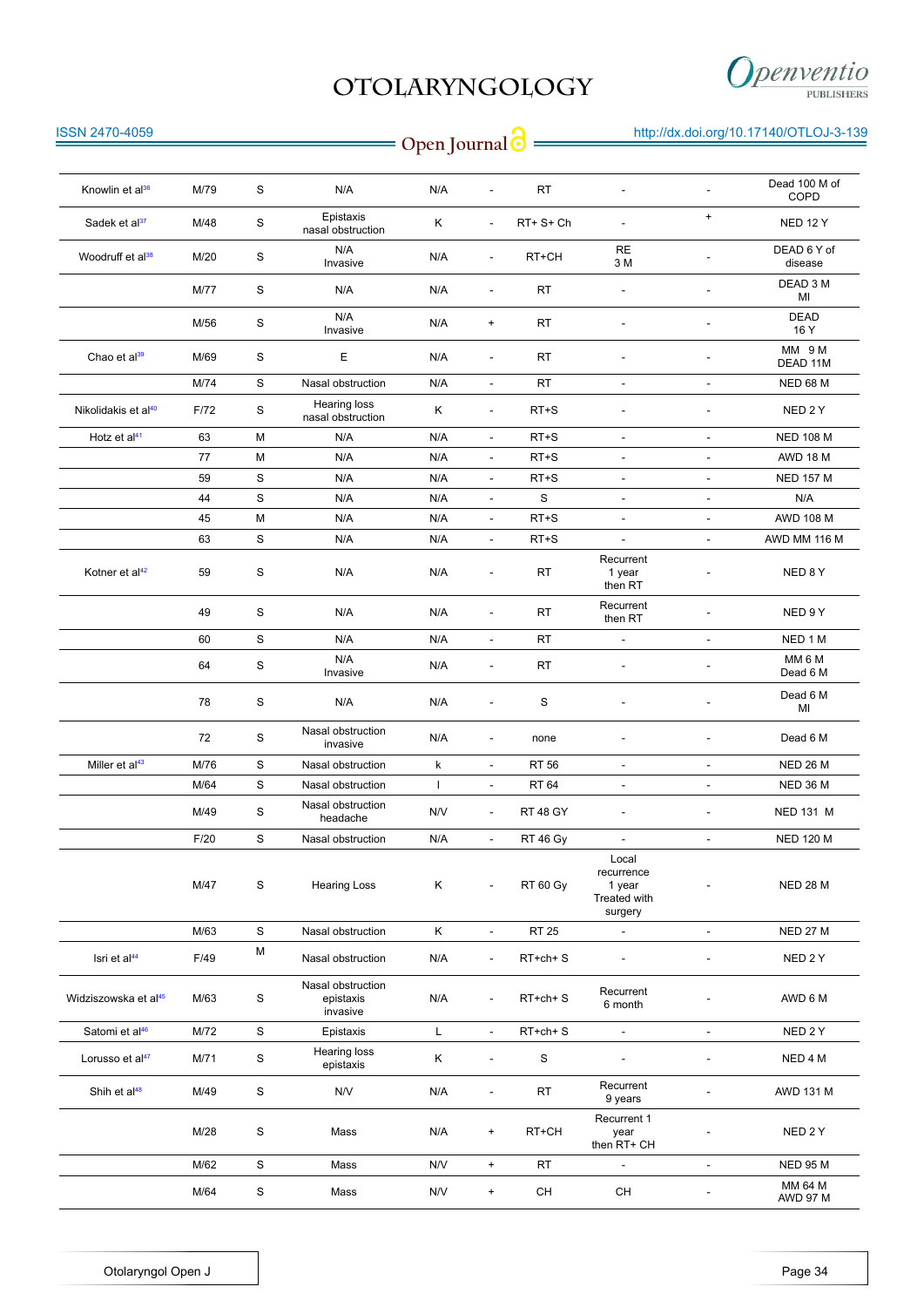

| <b>ISSN 2470-4059</b>         |      |             |                                                     | Open Journal <sup>o</sup> |                          |              |                                                                                  |                          | http://dx.doi.org/10.17140/OTLOJ-3-139 |
|-------------------------------|------|-------------|-----------------------------------------------------|---------------------------|--------------------------|--------------|----------------------------------------------------------------------------------|--------------------------|----------------------------------------|
|                               |      |             |                                                     |                           |                          |              |                                                                                  |                          |                                        |
| Yavas et al <sup>49</sup>     | F/43 | М           | N <sub>O</sub>                                      | k                         | L,                       | <b>RT</b>    |                                                                                  |                          | N/A                                    |
| Mayar et al <sup>50</sup>     | M/73 | S           | N/A                                                 | N/A                       | ÷.                       | <b>RT</b>    |                                                                                  | L.                       | Dead 69 M<br>Pancreas cancer           |
|                               | M/47 | S           | N/V<br>Invasive                                     | N/A                       | $\overline{a}$           | <b>RT</b>    | $\overline{a}$                                                                   | L,                       | MM 12 M<br>Dead 33 M                   |
|                               | M/36 | $\mathbf S$ | N/A                                                 | N/A                       | $\overline{a}$           | <b>RT</b>    | 9 month lymph                                                                    | 18 month<br>metastasis   | Dead 23 M<br>metastasis                |
| Petrovich et al <sup>51</sup> | M/52 | S           | Epistaxis                                           | N/A                       | $\overline{a}$           | <b>RT</b>    | Recurrent<br>16 month<br>Re RT 33 Gy                                             |                          | <b>NED 13 Y</b>                        |
|                               | M/68 | $\mathbf S$ | Nasal obstruction                                   | N/A                       | $\Box$                   | <b>RT 52</b> | $\overline{\phantom{a}}$                                                         | $\overline{\phantom{a}}$ | NED 13 Y                               |
|                               | M/63 | $\mathbf S$ | Nasal obstruction                                   | N/A                       | $\overline{\phantom{a}}$ | $S+RT$       | $\overline{\phantom{a}}$                                                         | $\overline{\phantom{a}}$ | NED 13 Y                               |
|                               | M/68 | S           | Nasal obstruction<br>invasive                       | N/A                       |                          | <b>RT</b>    | Local recurrent<br>1 year,<br>Re radiation<br>Lymph node<br>metastasis 4<br>year | $\ddot{}$                | Dead 9 Y metas-<br>tasis               |
|                               | M/50 | S           | Hearing loss<br>nasal obstruction                   | N/A                       | $\ddot{}$                | CH           | Recurrent 1<br>year<br>Treated RT+<br>CН                                         |                          | NED 5Y                                 |
| Abemayor et al <sup>52</sup>  | M/34 | $\mathbf S$ | N/A                                                 | N/A                       |                          | <b>RT</b>    | L.                                                                               |                          | NED <sub>2</sub> M                     |
| Wax et al <sup>53</sup>       | M/65 | S           | N/A<br>Invasive                                     | N/A                       | $\overline{\phantom{a}}$ | <b>RT</b>    | $\overline{\phantom{a}}$                                                         |                          | NED 2Y                                 |
| Michalaki et al <sup>54</sup> | F/75 | S           | N/A                                                 | N/A                       | L                        | RT           | $\overline{a}$                                                                   |                          | <b>NED 29 M</b>                        |
|                               | F/72 | S           | N/A                                                 | N/A                       | L,                       | <b>RT</b>    |                                                                                  |                          | NED 33 M                               |
| Todd et al <sup>55</sup>      | M/59 | S           | Nasal obstruction                                   | N/A                       | $\overline{a}$           | <b>RT</b>    |                                                                                  |                          | NED 5Y                                 |
| Novikc et al <sup>56</sup>    | F/58 | S           | Foreign body<br>sensation<br>epistaxis<br>dysphagia | N/A                       |                          | $RT + S$     |                                                                                  |                          | NED 3Y                                 |
| Gromer et al <sup>57</sup>    | M/50 | М           | Foreign body<br>sensation                           | N/A                       |                          | S            | Recurrent<br>1 year<br>surgery                                                   |                          | Dead 28 year from<br>colon cancer      |

Y: Year; M: Month; NED: No Evidence of Disease; RT: Radiotherapy; LRC: Locoregional control; DM: Distant metastases.

is summarized in Table 3.

Patient outcomes in this study were classified as either alive with no evidence of disease (ANED), alive with disease (AWD), died of disease (DOD), and died not of disease (D). The Overall outcome was favorable, as 67 patients (57.5%) were alive with no evidence of the disease and 11 patients (14.3%) were alive with the disease after a median follow-up of 59 months. A total of 26 patients (27.4%) died, such that 15 of these patients (13.8%) were dying due to the disease. Table 2 details patient outcomes by treatment modality.

Considering the entire cohort, the 2-year and 5-year rates of overall survival were 87.5% and 82.6%, respectively; the rates of DSS were 92.6% and 90 %, respectively; the rates of locoregional recurrence were 79.3% and 78.1%, respectively; and the rates of MM or distant metastasis development were 88.4% and 85.8%, respectively.

Using Kaplan- Meir log rank test; a combination of ra-

diotherapy and surgery had the most favorable overall survival outcomes.

#### **DISCUSSION**

The overall annual incidence of plasma cell tumors is 3:100,000. Plasma cell tumors are classified into three subtypes. Multiple myeloma is the most common type, bone solitary plasmacytoma, and soft tissue EMP being considerably less common (Table  $(4)$ <sup>[30](#page-9-9)</sup>

Genetic factors, smoking, chronic antigenic stimulation such as osteomyelitis, radiation exposure, and occupational exposures have also been reported as possible etiologic agents in the literature. $32$ 

Wiltshaw et al<sup>[23](#page-9-2)</sup> reported that  $80\%$  of extramedullary plasmacytomas occur in the head and neck region, and 40% of them occur in the nasal cavity and paranasal sinus, 20% in the nasopharynx, and 18% in the oropharynx. Cervical lymph node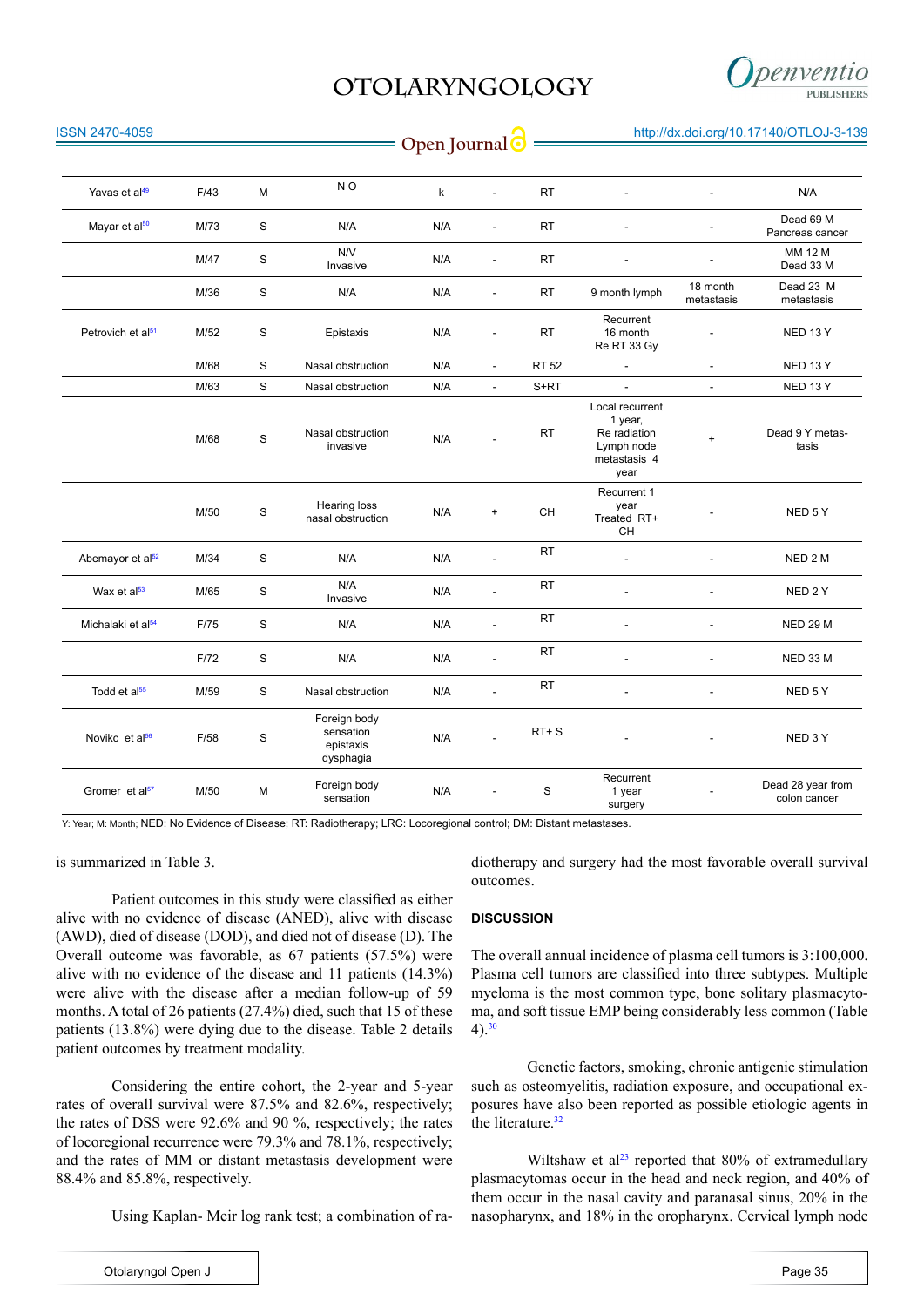

ISSN 2470-4059

**Open Journal @** http://dx.doi.org/10.17140/OTLOJ-3-139

| Table 2: Characteristics.                                                                                                       |              |
|---------------------------------------------------------------------------------------------------------------------------------|--------------|
| Cases, n                                                                                                                        | 114          |
| Demographics                                                                                                                    |              |
| Age, years, mean (range)                                                                                                        | 55 (3-85)    |
| Gender                                                                                                                          |              |
| Male                                                                                                                            | 79 (69%)     |
| Female                                                                                                                          | 23 (20%)     |
| Unknown                                                                                                                         | 12 (11%)     |
| Presenting symptoms in only 56 article                                                                                          |              |
| Obstruction                                                                                                                     | 36 (64%)     |
| Epistaxis                                                                                                                       | 19 (33%)     |
| Hearing loss                                                                                                                    | 4(7%)        |
| Nasal discharge                                                                                                                 | $1(2\%)$     |
| CN VI palsy                                                                                                                     | $1(2\%)$     |
| Headache                                                                                                                        | 2(3%)        |
| Foreign body sensation                                                                                                          | 4(6%)        |
| neck mass                                                                                                                       | 10 (18%)     |
| Dysphagia, anosmia                                                                                                              | 3(5%)        |
| Associated with other solitary myeloma Multiple                                                                                 | 11 (9%)      |
| Pathology 19 article                                                                                                            |              |
| Kappa                                                                                                                           | 13/19        |
| Lambda                                                                                                                          | 6/19         |
| Follow-up, months, mean; median (range) only 106 article                                                                        | 59.6 (1-336) |
| Outcome                                                                                                                         |              |
| <b>NED</b>                                                                                                                      | 67 (59%)     |
| <b>AWD</b>                                                                                                                      | 11 (10%)     |
| <b>DOD</b>                                                                                                                      | 15 (13%)     |
| D                                                                                                                               | 13 (11%)     |
| N/A                                                                                                                             | 8(7%)        |
| Follow-up measures                                                                                                              |              |
| Loco-regional recurrence                                                                                                        | 20 (17%)     |
| Multiple myeloma                                                                                                                | 8(7%)        |
| Metastasis                                                                                                                      | 109%         |
| NED: No evidence of disease; AWD: Alive with disease; DOD: Dead of the disease;<br>D: Dead of other causes; N/A: Non-Available. |              |

| Cases (n)% |
|------------|
| 64 (56%)   |
| 13 (11%)   |
| $1(1\%)$   |
| 25 (21%)   |
| 5(3%)      |
| 3(2%)      |
| 3(2%)      |
|            |

metastasis is reported as initial presentation in 12-26% of the cases, and about 20% of the EMP cases have multiple lesions. The EMP stages can be identified according to the spread of the disease (Table 5). [24](#page-9-3)

Head and neck plasmacytoma tend to occur more frequently in males (male: female ratio, 3:1) during the  $5<sup>th</sup>$  and  $7<sup>th</sup>$ decades of life, however, it is rarely diagnosed in younger pa-tients.<sup>[60](#page-10-14)</sup>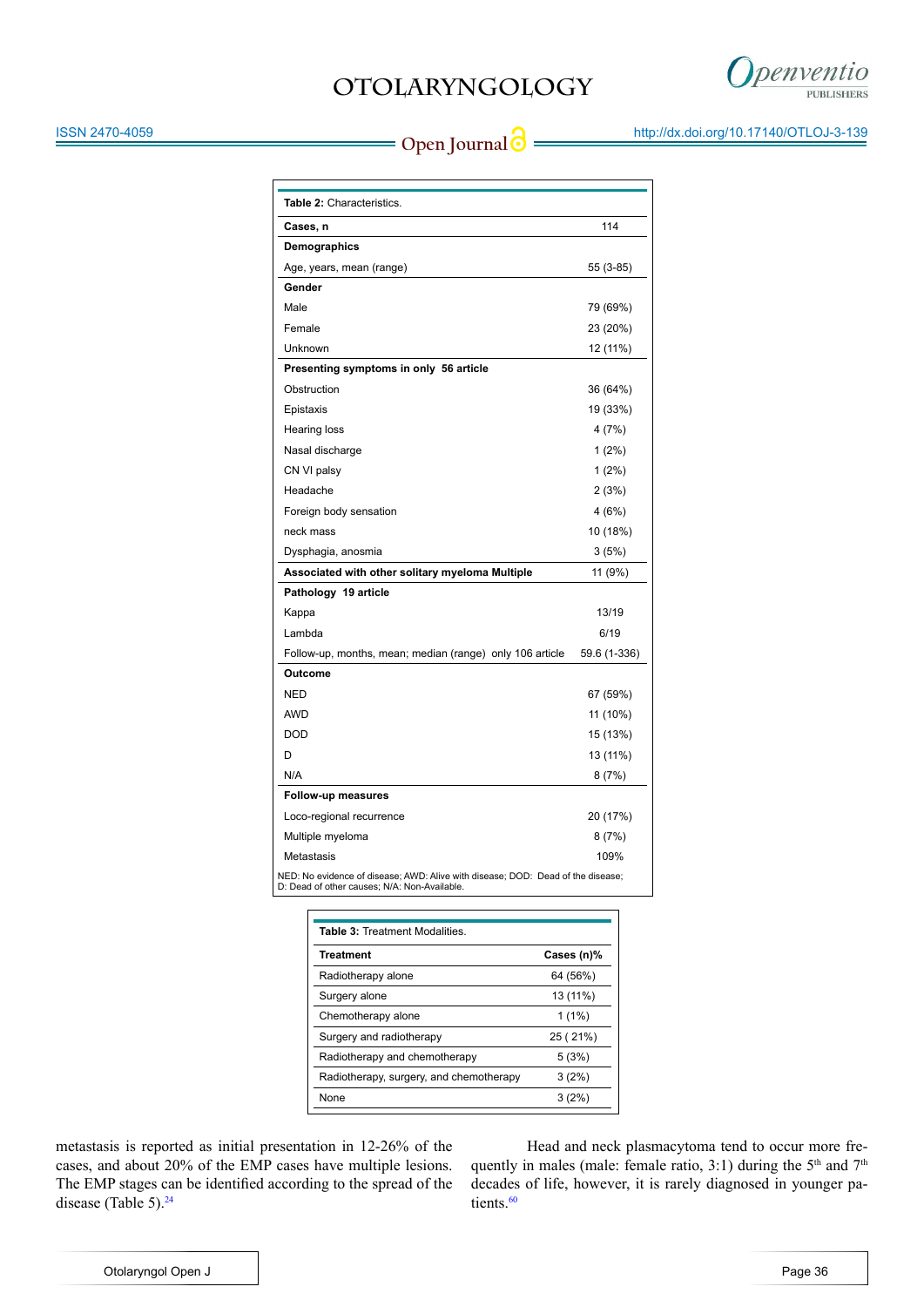

**Open Journal | imperiment in the Contract of the Uppen Journal | imperiment in the Contract of the Contract of the Open Journal of the Uppen Journal of the Uppen Journal of the Uppen Journal of the Uppen Journal of the Up** 

| <b>Table 4:</b> The EMP Diagnostic Criteria of EMP.                                      |
|------------------------------------------------------------------------------------------|
| (a) Pathological monoclonal plasma cells neoplasm involving a single extramedullary site |
| (b) No bone marrow involvement                                                           |
| (c) Negative skeletal survey results                                                     |
| d) No anemia, hypercalcemia or renal impairment caused by plasma cell dyscrasia          |
| (e) Low serum or urinary levels of monoclonal immunoglobulin                             |
|                                                                                          |

| Table 5: EMP Stage.                                                      |
|--------------------------------------------------------------------------|
| Stage I is disease confined to one site                                  |
| Stage II includes tumors with local extension of lymph node involvement. |
| Stage III has metastatic spread.                                         |
|                                                                          |

Nasopharyngeal EMP was first reported by Kusunoki in 1915, of which about 20% of the head and neck plasmacytomas occur in the nasopharynx. (Table 4). Patel et al<sup>58</sup> identified 778 patients with EMP in the head and neck region, 137 of them reportedly have plasmacytoma in the nasopharynx.D'Aguillo et al<sup>59</sup> reported 176 cases of sinonasal extramedullary plasmacytoma, of which 36 cases were associated with the nasopharynx (Table 6).

The common symptoms of nasopharyngeal EMP include nasal obstruction, epistaxis, and conductive hearing loss. On performing nasal endoscopic examination, the lesions usually grow sub-mucosally as soft gray sessile or pedunculated masses, which can rarely be ulcerated. The diagnosis of EMP is done by tissue biopsy. Deep biopsies must be performed since the tumor is located in the submucosal layer and the mucosa may be thickened due to an inflammatory reaction. Once the diagnosis has been confirmed, further investigations are required to exclude multiple myeloma. Three histological subtypes of plasmacytoma have been reported including plasmacytic, plasmablastic and anaplastic subtypes. However, these subtypes are not indicative of prognosis or increased risk of recurrence. Local

amyloid deposits may be found in 11-38% of the cases reported but systemic amyloidosis is a rare occurrence. Immunohistochemical techniques may indicate a monoclonal staining pattern for heavy chain class, light chain class tumor or both, CD 138 has been reported as a gold marker for plasma cell tumor. $30,32$ 

Complete surgical resection (if possible) with postoperative radiotherapy is the treatment of choice for solitary EMP. In general, EMPs are considered radiosensitive, with a local control rate of 90-100%. A radiation dose of 4050 Gy delivered to the primary site of the EMP in the nasopharynx is usually recommended. Since EMP is highly radio-sensitive with a local control rate of 90%, there is no evidence as to whether radiotherapy should also be targeted against cervical lymph nodes, in order to decrease the risk of local and regional recurrence. Chemotherapy is generally recommended for recurrent, advanced, or disseminated disease.[30](#page-9-9)

Nasopharyngeal extramedullary plasmacytoma has a good prognosis but also requires a long-term follow-up to detect any local recurrence or progression towards multiple myeloma.[58,59](#page-10-16)

| Table 6: Nasopharyngeal Plasmacytoma. |                                                  |                                                          |  |  |  |
|---------------------------------------|--------------------------------------------------|----------------------------------------------------------|--|--|--|
| <b>Series</b>                         | Number of head and neck<br>plasmacytoma Patients | Number of nasopharynx<br>plasmacytoma patients<br>number |  |  |  |
| Liebross et al <sup>60</sup>          | 22                                               | $\overline{2}$                                           |  |  |  |
| Tsang et al <sup>61</sup>             | 76                                               | 3                                                        |  |  |  |
| Tournier et al <sup>62</sup>          | 17                                               | 7                                                        |  |  |  |
| Creach et al <sup>63</sup>            | 18                                               | 2                                                        |  |  |  |
| Alexiou et al <sup>64</sup>           | 713                                              | 131                                                      |  |  |  |
| Saski et al <sup>65</sup>             | 67                                               | 7                                                        |  |  |  |
| Stout et al <sup>7</sup>              | 104                                              | 20                                                       |  |  |  |
| Ewing et al <sup>11</sup>             | 21                                               | $\overline{2}$                                           |  |  |  |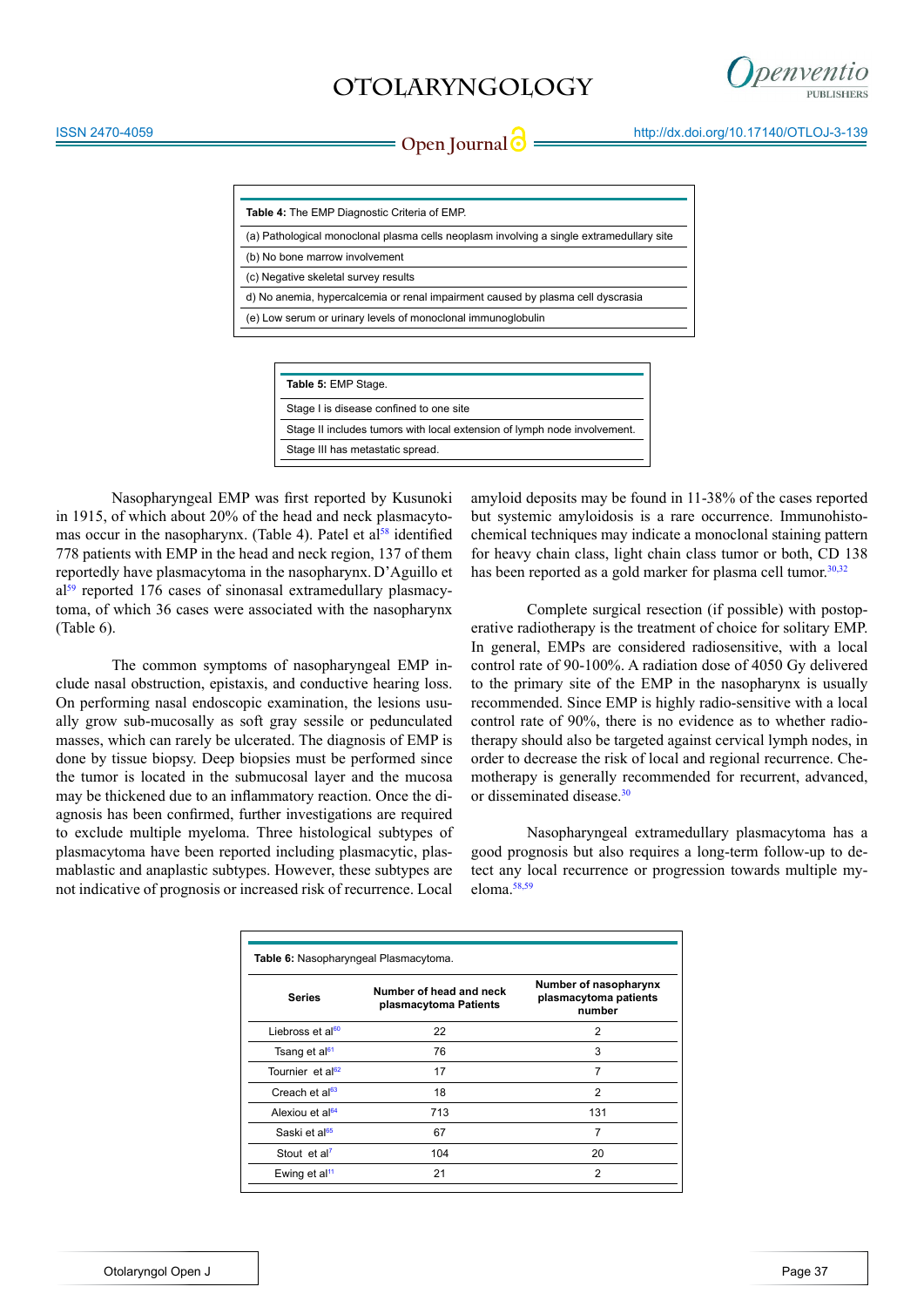

ISSN 2470-4059

### **CONCLUSION**

This review contains the largest pool of data collected from nasopharyngeal EMP patients examined till date. Our data suggests that radiotherapy alone is the most common type of treatment used, followed by a combination of radiotherapy and surgery, then surgery alone. A combination of radiotherapy and surgery showed the best outcomes in patients in terms of survival and eradication of the disease; however, this subgroup consisted of only 25 patients. MM developments occurred in 7% of the patients.

Most of the data included in this study was collected from case reports and case series. Further research on the optimal treatment modality, should be done using randomized controlled clinical trials to ensure less bias and better accuracy of results.

### **CONFLICTS OF INTEREST**

The author declared no conflict of interest.

#### **REFERENCES**

<span id="page-8-0"></span>1. Fu YS, Perzin KH. Nonepithelial tumors of the nasal cavity, paranasal sinuses, and nasopharynx. A clinicopathologic study. VI. Fibrous tissue tumors (fibroma, fibromatosis, fibrosarcoma). *Cancer*. 1976; 37(6): 2912-2928. doi: [10.1002/1097-0142\(197606\)37:6<2912::AID-CNCR28203](http://onlinelibrary.wiley.com/doi/10.1002/1097-0142%28197606%2937:6%253C2912::AID-CNCR2820370649%253E3.0.CO%3B2-L/full) [70649>3.0.CO;2-L](http://onlinelibrary.wiley.com/doi/10.1002/1097-0142%28197606%2937:6%253C2912::AID-CNCR2820370649%253E3.0.CO%3B2-L/full)

<span id="page-8-1"></span>2. Poole AG, Marchetta FC. Extramedullary plasmacytoma of the head and neck. *Cancer*. 1968; 22(1): 14-21. doi: [10.1002/1097-0142\(196807\)22:1<14::AID-CNCR28202](http://onlinelibrary.wiley.com/doi/10.1002/1097-0142%28196807%2922:1%253C14::AID-CNCR2820220104%253E3.0.CO%3B2-P/full) [20104>3.0.CO;2-P](http://onlinelibrary.wiley.com/doi/10.1002/1097-0142%28196807%2922:1%253C14::AID-CNCR2820220104%253E3.0.CO%3B2-P/full)

<span id="page-8-2"></span>3. Lindberg R. Unusual malignant tumors of the head and neck. *Radiology*. 1966; 86: 1090-1095. doi: [10.1148/86.6.1090](http://pubs.rsna.org/doi/abs/10.1148/86.6.1090)

<span id="page-8-3"></span>4. Bush SE, Goffinet DR, Bagshaw MA. Extramedullary plasmacytoma of the head and neck. *Radiology*. 1981; 140(3): 801- 805. doi: [10.1148/radiology.140.3.6792654](http://pubs.rsna.org/doi/abs/10.1148/radiology.140.3.6792654)

<span id="page-8-4"></span>5. Kapadia SB, Desai U, Cheng VS. Extramedullary plasmacytoma of the head and neck: A clinicopathologic study of 20 cases. *Medicine (Baltimore).* 1982; 61(5): 317-329. Web site. [http://journals.lww.com/md-journal/Citation/1982/09000/Ex](http://journals.lww.com/md-journal/Citation/1982/09000/Extramedullary_Plasmacytoma_of_the_Head_and_Neck_.4.aspx)tramedullary Plasmacytoma of the Head and Neck .4.aspx. Accessed February 17, 2017.

<span id="page-8-5"></span>6. Du RC, Li HN, Huang W, Tian XY, Li Z. Unusual coexistence of extramedullary plasmacytoma and nasopharyngeal carcinoma in nasopharynx. *Diagn Pathol*. 2015; 17: 170. doi: [10.1186/](https://www.ncbi.nlm.nih.gov/pubmed/26376733) [s13000-015-0405-y](https://www.ncbi.nlm.nih.gov/pubmed/26376733)

<span id="page-8-6"></span>7. Stout AP, Kenney FR. Primary plasma-cell tumors of the up-

per air passages and oral cavity. *Cancer*. 1949; 2(2): 261-278. doi: [10.1002/1097-0142\(194903\)2:2<261::AID-CNCR282](http://onlinelibrary.wiley.com/doi/10.1002/1097-0142%28194903%292:2%253C261::AID-CNCR2820020206%253E3.0.CO%3B2-K/full) [0020206>3.0.CO;2-K](http://onlinelibrary.wiley.com/doi/10.1002/1097-0142%28194903%292:2%253C261::AID-CNCR2820020206%253E3.0.CO%3B2-K/full)

<span id="page-8-7"></span>8. Figi FA, Broders AC, and Havens FZ. Plasma cell tumors of the upper part of the respiratory tract. *Ann Otol Rhin Laryng*. 1945; 54: 283-297.

<span id="page-8-8"></span>9. Mattick WL, Thibaudeau AA. Ectramedullary Plasma-cell tumors of the upper air passages: With report of a case. *Am J Cancer*. 1935; 23: 513-521. doi: [10.1158/ajc.1935.513](http://cancerres.aacrjournals.org/content/23/3/513)

<span id="page-8-9"></span>10. Scuderi R. Contributo allo studio dei tumori plasmocitari delle prime vie aeree [In Italian]. *Tumori*. 1942; 16: 13-28.

<span id="page-8-10"></span>11. Ewing MR, Foote FW Jr. Plasma-cell tumors of the mouth and upper air passages. *Cancer*. 1952; 5(3): 499-513. doi: [10.1002/1097-0142\(195205\)5:3<499::AID-CNCR28200](http://dx.doi.org/10.1002/1097-0142%28195205%295:3%3C499::AID-CNCR2820050310%3E3.0.CO%3B2-V) [50310>3.0.CO;2-V](http://dx.doi.org/10.1002/1097-0142%28195205%295:3%3C499::AID-CNCR2820050310%3E3.0.CO%3B2-V)

<span id="page-8-11"></span>12. Webb HE, Harrison EG, Masson JK, Remine WH. Solitary extramedullary myeloma (plasmacytoma) of the upper part of the respiratory tract and oropharynx. *Cancer*. 1962 ;15: 1142-1155. doi: [10.1002/1097-0142\(196211/12\)15:6<1142::AID-CNCR](http://dx.doi.org/10.1002/1097-0142%28196211/12%2915:6%3C1142::AID-CNCR2820150610%3E3.0.CO%3B2-5) [2820150610>3.0.CO;2-5](http://dx.doi.org/10.1002/1097-0142%28196211/12%2915:6%3C1142::AID-CNCR2820150610%3E3.0.CO%3B2-5)

<span id="page-8-12"></span>13. Waltner JG. Plasma cell tumors of the nasopharynx. *Ann Otol Rhinol Laryngol*. 1947; 56(4): 911-916. doi: [10.1177/](http://dx.doi.org/10.1177/000348944705600406) [000348944705600406](http://dx.doi.org/10.1177/000348944705600406)

<span id="page-8-13"></span>14. Anderson E. Extramedullary plasmocytomas. *Actaradiol*. 1949; 32: 365-374.

<span id="page-8-14"></span>15. Fuerste F, Zuckerman SS. Extramedullary plasma cell tumor. *Arch Otolaryng*. 1950; 51: 608-615. doi: [10.1001/ar](http://jamanetwork.com/journals/jamaotolaryngology/article-abstract/588009)[chotol.1950.00700020631011](http://jamanetwork.com/journals/jamaotolaryngology/article-abstract/588009)

<span id="page-8-15"></span>16. Dolin S, Dewar JP. Extramedullary plasmacytoma. *Am J Pathol*. 1956; 32(1): 83-103.

<span id="page-8-16"></span>17. Mann G, Trebo MM, Minkov M, Simonitsch I, Chott A, Gadner H. Extramedullary plasmacytoma of the adenoids. *Pediatr Blood Cancer*. 2007; 48(3): 361-362. doi: [10.1002/pbc.20547](http://onlinelibrary.wiley.com/doi/10.1002/pbc.20547/full)

<span id="page-8-17"></span>18. Tan CL, Tan SH, Ng SB, Petersson F. Expect the unexpected: Report of a case of pediatric pharyngeal extraosseous plasmacytoma with tumefactive amyloidosis ("Amyloidoma") and a review of the literature. *Head Neck Pathol*. 2015; 9(4): 431-435. [d](http://dx.doi.org/10.1007/s12105-015-0614-4)oi: [10.1007/s12105-015-0614-4](http://dx.doi.org/10.1007/s12105-015-0614-4)

<span id="page-8-18"></span>19. Rutherford K, Parsons S, Cordes S. Extramedullary plasmacytoma of the larynx in an adolescent: A case report and review of the literature. *Ear Nose Throat J*. 2009; 88: E1-E7.

<span id="page-8-19"></span>20. Strojan P, Soba E, Lamovec J, Munda A. Extramedullaryplasmacytoma: Clinical and histopathologic study. *Int J Radiat Oncol Biol Phys*. 2002; 53(3): 692-701. doi: [10.1016/S0360-](http://www.sciencedirect.com/science/article/pii/S0360301602027803)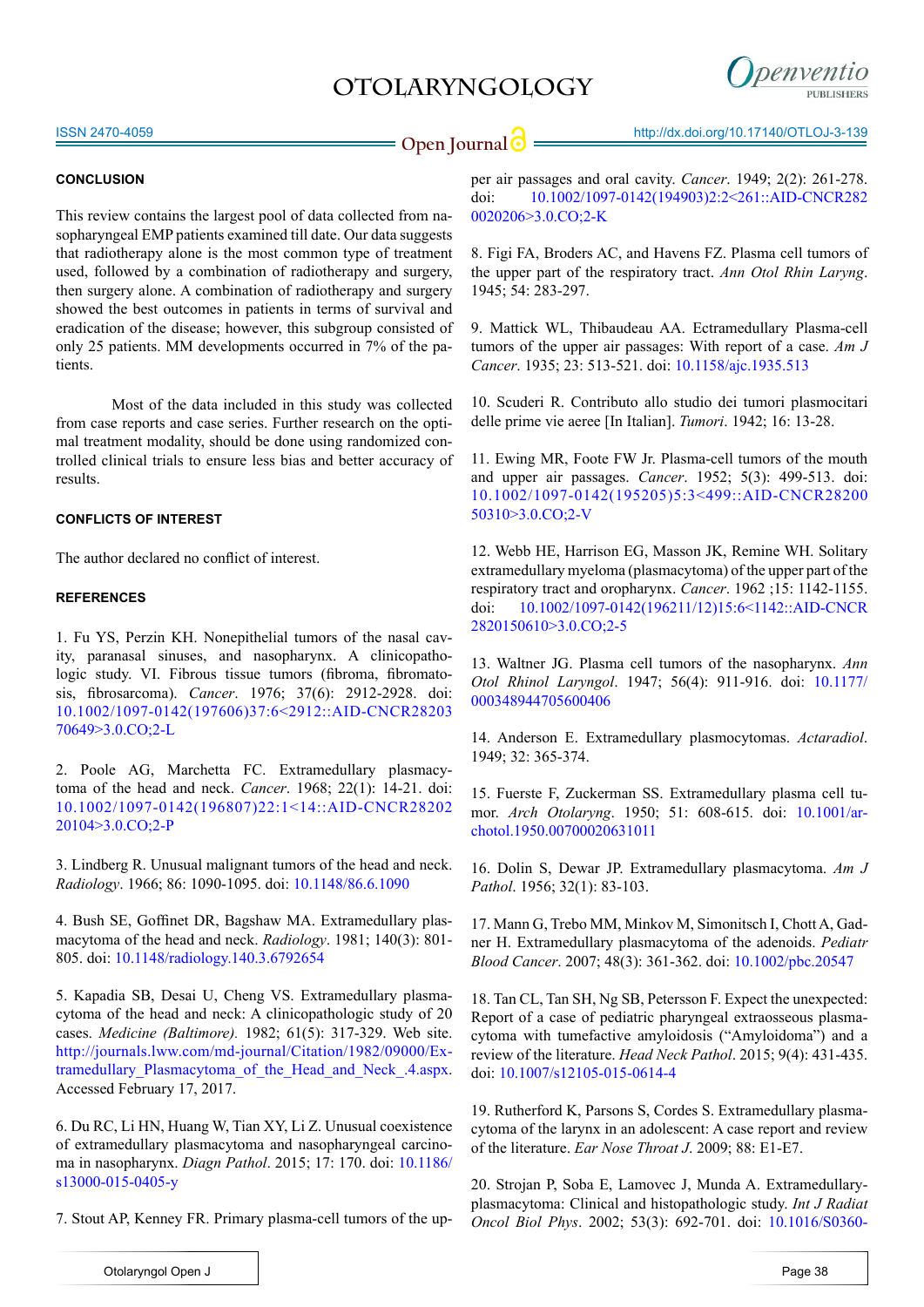

**Open Journal <b>C** = http://dx.doi.org/10.17140/OTLOJ-3-139

### [3016\(02\)02780-3](http://www.sciencedirect.com/science/article/pii/S0360301602027803)

<span id="page-9-0"></span>21. Kayrouz T, Jose B, Chu AM, Scott RM. Solitary plasmacytoma. *J Surg Oncol*. 1983; 24(1): 46-48. doi: [10.1002/](http://onlinelibrary.wiley.com/doi/10.1002/jso.2930240111/full) [jso.2930240111](http://onlinelibrary.wiley.com/doi/10.1002/jso.2930240111/full)

<span id="page-9-1"></span>22. Corwin J, Lindberg RD. Solitary plasmacytoma of bone vs. extramedullary plasmacytoma and their relationship to multiple myeloma. *Cancer*. 1979; 43(3): 1007-1013. doi: [10.1002/1097-0142\(197903\)43:3<1007::AID-CNCR282043](http://onlinelibrary.wiley.com/doi/10.1002/1097-0142%28197903%2943:3%253C1007::AID-CNCR2820430333%253E3.0.CO%3B2-4/full) [0333>3.0.CO;2-4](http://onlinelibrary.wiley.com/doi/10.1002/1097-0142%28197903%2943:3%253C1007::AID-CNCR2820430333%253E3.0.CO%3B2-4/full)

<span id="page-9-2"></span>23. Wiltshaw E. Chemotherapy in the management of extramedullary plasmacytoma. *Cancer Chemother Pharmacol*. 1978; 1(3): 167-175. doi: [10.1007/BF00253117](http://dx.doi.org/10.1007/BF00253117)

<span id="page-9-3"></span>24. Ching AS, Khoo JB, Chong VF. CT and MR imaging of solitary extramedullary plasmacytoma of the nasal tract. *AJNR Am J Neuroradiol*. 2002; 23(10): 1632-1636. Web site. [http://www.](http://www.ajnr.org/content/23/10/1632.long) [ajnr.org/content/23/10/1632.long](http://www.ajnr.org/content/23/10/1632.long). Accessed February 17, 2017.

<span id="page-9-4"></span>25. Zuo Z, Tang Y, Bi CF, et al. Extraosseous (extramedullary) plasmacytomas: A clinicopathologic and immunophenotypic study of 32 Chinese cases. *Diagnostic Pathology*. 2011; 6: 123. doi: [10.1186/1746-1596-6-123](http://dx.doi.org/10.1186/1746-1596-6-123)

<span id="page-9-5"></span>26. Khademi B, Zandifar Z, Mohammadianpanah M, et al. Head and neck solitary extramedullary plasmacytoma. *Journal of Oral Oncology*. 2014; 2014: 238698. doi: [10.1155/2014/238698](https://www.hindawi.com/archive/2014/238698/)

<span id="page-9-6"></span>27. Susnerwala SS, Shanks JH, Banerjee SS, Scarffe JH, Farrington WT, Slevin NJ. Extramedullary plasmacytoma of the head and neck region: Clinicopathological correlation in 25 cases. *Br J Cancer*. 1997; 75(6): 921-927.

<span id="page-9-7"></span>28. Wein RO, Popat SR, Doerr TD, Dutcher PO. Plasma cell tumors of the skull base: Four case reports and literature review. *Skull Base*. 2002; 12(2): 77-86.

<span id="page-9-8"></span>29. Manganaris A, Conn B, Connor S, Simo R. Uncommon presentation of nasopharyngeal extramedullary plasmacytoma: A case report and literature review. *B-ENT*. 2010; 6(2): 143-146. Web site. [http://europepmc.org/abstract/med/20681370.](http://europepmc.org/abstract/med/20681370) Accessed February 17, 2017.

<span id="page-9-9"></span>30. Chang YL, Chen PY, Hung SH. Extramedullary plasmacytoma of the nasopharynx: A case report and review of the literature. *Oncol Lett*. 2014; 7(2): 458-460. doi: [10.3892/ol.2013.1712](https://www.ncbi.nlm.nih.gov/pmc/articles/PMC3881919/)

<span id="page-9-10"></span>31. Abdullah AM, Ibrahim Z, Yusuf Z, Ramli RR. An extramedullary plasmacytoma of the nasopharynx: A rare entity: Case report. *Bangladesh Journal of Medical Science*. 2016; 15(3): 477- 479. doi: [10.3329/bjms.v15i3.21959](http://www.banglajol.info/index.php/BJMS/article/view/21959)

<span id="page-9-11"></span>32. Yuan-Yung Lin, Li-Hsiang Cheng, Yaoh-Shiang Lin, Bor-Hwang Kang. Extramedullary Plasmacytoma of the Nasophar-

ynx. *J Med Sci*. 2010; 30(5): 211-213. Web site. [http://oldjms.](http://oldjms.ndmctsgh.edu.tw/db/File/3005211.pdf) [ndmctsgh.edu.tw/db/File/3005211.pdf](http://oldjms.ndmctsgh.edu.tw/db/File/3005211.pdf). Accessed February 17, 2017.

<span id="page-9-12"></span>33. Azman M, Gendeh BS, Mat Ali SA. Extramedullary plasmacytoma of the nasopharynx: A rare tumour with 7-year follow up. *Philipp J Otolaryngol Head Neck Surg.* 2011; 26 (1): 27-30. Web site. [http://apamedcentral.org/Synapse/Data/](http://apamedcentral.org/Synapse/Data/PDFData/0011PJOHNS/pjohns-26-27.pdf) [PDFData/0011PJOHNS/pjohns-26-27.pdf.](http://apamedcentral.org/Synapse/Data/PDFData/0011PJOHNS/pjohns-26-27.pdf) Accessed February 17, 2017.

<span id="page-9-13"></span>34. Natt RS, O'Sullivan G. An extraosseous plasmacytoma of the nasopharynx. *J Clin Med Res*. 2009; 1(2): 121-122. doi: [10.4021/jocmr2009.05.1240](https://www.ncbi.nlm.nih.gov/pmc/articles/PMC3318855/)

<span id="page-9-14"></span>35. Sulzner SE, Amdur RJ, Weider DJ. Extramedullary plasmacytoma of the head and neck. *Am J Otolaryngol*. 1998; 19(3): 203-208. doi: [10.1016/S0196-0709\(98\)90089-8](http://www.sciencedirect.com/science/article/pii/S0196070998900898)

<span id="page-9-15"></span>36. Knowling MA, Harwood AR, Bergsagel DE. Comparison of extramedullary plasmacytomas with solitary and multiple plasma cell tumors of bone. *J Clin Oncol*. 1983; 1(4): 255-262. doi: [10.1200/JCO.1983.1.4.255](http://ascopubs.org/doi/abs/10.1200/jco.1983.1.4.255)

<span id="page-9-16"></span>37. Sadek SAA, Dogra TS, Khan MK, Baraka ME, Sidhom NN. Plasmacytoma of the nasopharynx (A case report with a followup of twelve years). *J Laryngol Otol*. 1985; 99(12): 1289-1292. doi: [10.1017/S0022215100098558](https://doi.org/10.1017/S0022215100098558) 

<span id="page-9-17"></span>38. Woodruff RK, Malpas JS, White FE. Solitary plasmacytoma. II: Solitary plasmacytoma of bone. *Cancer*. 1979; 43(6): 2344-2347. doi: [10.1002/1097-0142\(197906\)43:6<2344::AID-](http://dx.doi.org/10.1002/1097-0142%28197906%2943:6%3C2344::AID-CNCR2820430626%3E3.0.CO%3B2-7)[CNCR2820430626>3.0.CO;2-7](http://dx.doi.org/10.1002/1097-0142%28197906%2943:6%3C2344::AID-CNCR2820430626%3E3.0.CO%3B2-7)

<span id="page-9-18"></span>39. Chao MW, Gibbs P, Wirth A, Quong G, Guiney MJ, Liew KH. Radiotherapy in the management of solitary extramedullaryplasmacytoma. *Intern Med J*. 2005; 35(4): 211-215. doi: [10.1111/j.1445-5994.2005.00804.x](http://onlinelibrary.wiley.com/doi/10.1111/j.1445-5994.2005.00804.x/full)

<span id="page-9-19"></span>40. Nikolidakis AA, Skoulakis CE, Papadakis CE, Chryssou E, Bizakis JG, Helidonis ES. Solitary extramedullary plasmacytoma of the nasopharynx. *J Otolaryngol*. 2000; 29(4): 254-257.

<span id="page-9-20"></span>41. Hotz MA, Schwaab G, Bosq J, Munck JN. Extramedullary solitary plasmacytoma of the head and neck. A clinicopathological study. *Ann Otol Rhinol Laryngol*. 1999; 108(5): 495-500. Web site. [http://journals.sagepub.com/doi/](http://journals.sagepub.com/doi/abs/10.1177/000348949910800514) [abs/10.1177/000348949910800514.](http://journals.sagepub.com/doi/abs/10.1177/000348949910800514) Accessed February 17, 2017.

<span id="page-9-21"></span>42. Kotner LM, Wang CC. Plasmacytoma of the upper air and food passages. *Cancer*. 1972; 30(2): 414-418. doi: [10.1002/1097-0142\(197208\)30:2<414::AID-CNCR2820](http://dx.doi.org/10.1002/1097-0142%28197208%2930:2%3C414::AID-CNCR2820300217%3E3.0.CO%3B2-Z) [300217>3.0.CO;2-Z](http://dx.doi.org/10.1002/1097-0142%28197208%2930:2%3C414::AID-CNCR2820300217%3E3.0.CO%3B2-Z)

<span id="page-9-22"></span>43. Miller FR, Lavertu P, Wanamaker JR, Bonafede J, Wood